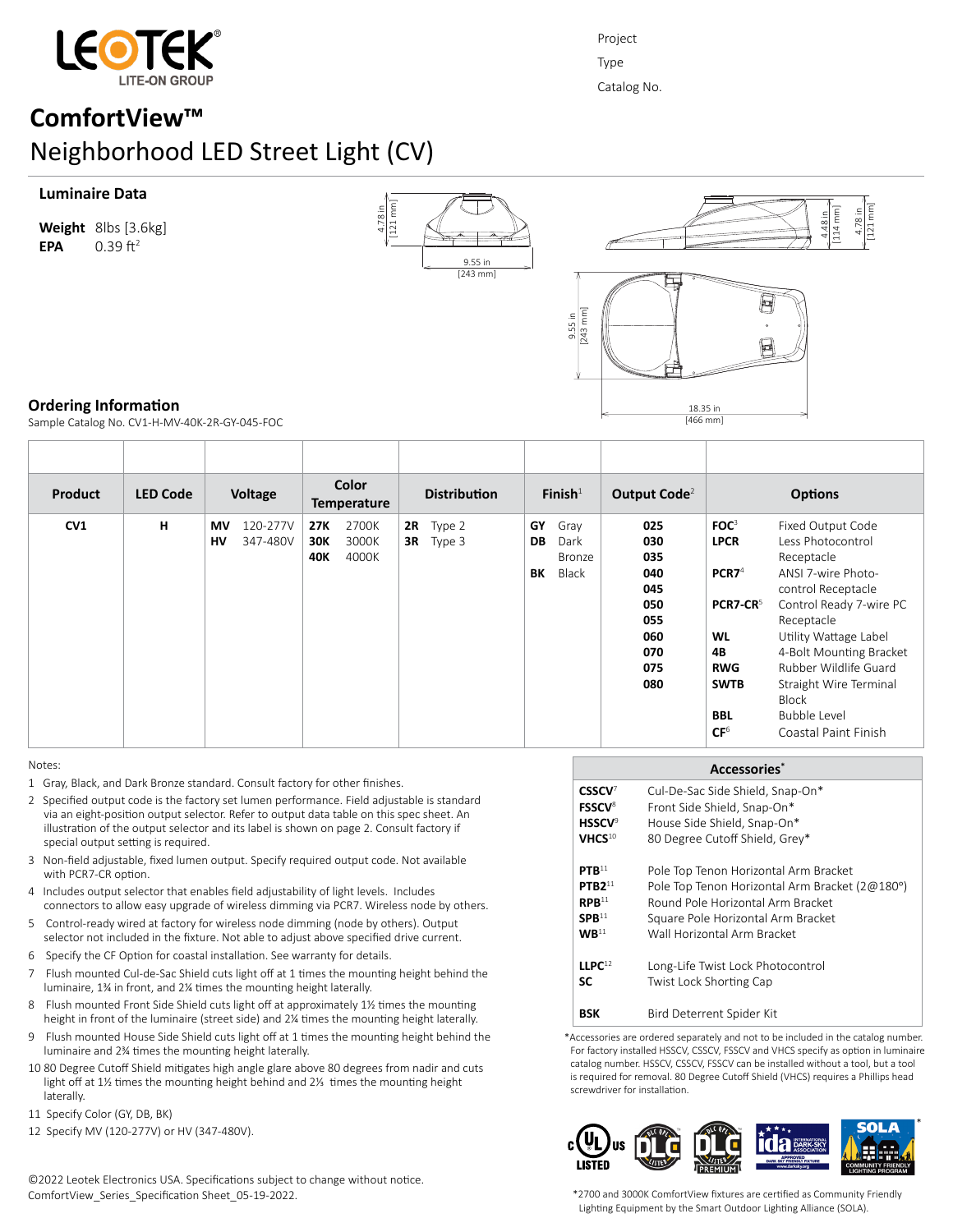

# **Luminaire Specifications**

#### **Housing**

Die cast aluminum housing with universal two-bolt slip fitter mounts to 1-1/4" to 2" (1-5/8" to 2-3/8" O.D.) diameter mast arm. One-piece aluminum housing provides passive heat-sinking of the LEDs and has upper surfaces that shed precipitation. Four-bolt mounting bracket (4B option) is available. Mounting provisions meet 3G vibration per ANSI C136.31- 2010 Normal Application, Bridge & Overpass by independent lab. Mounting has leveling adjustment from ± 5° in 2.5° steps. All hardware is stainless steel. Electrical components are accessed without tools via die cast aluminum door with stainless steel quick release latches. Provided standard with removable polycarbonate wild life guard. For additional protection, optional rubber wildlife guard (RWG) which conforms snugly to the mast arm is offered.

# **Light Emitting Diodes**

Hi-flux/Hi-power white LEDs produce a minimum of 90% of initial intensity at 100,000 hours of life based on IES TM-21 (L90 ≥ 100k hours). LEDs are tested in accordance with IES LM-80 testing procedures. LEDS have correlated color temperature of 2700 (27K), 3000 (30K), 4000 (40K), and 70 CRI minimum. LEDs are 100% mercury and lead free.

# **Field Adjustability**

LED lumen output can be changed in the field to adjust light output for local conditions (not available with PCR7-CR option). The specified output code will be the factory set output. Field adjustments can be made with the output selector included in the fixture. Field adjustable range shown in performance data table.

# **Quality Control**

Every luminaire is performance tested before and after a 2-hour burn-in period. Assembled in the USA.

# **Optical Systems**

Two-stage reflective optics produce IESNA Type 2 or Type 3 distributions and are fully sealed to maintain an IP66 rating. Luminaire produces 0% total lumens above 90° (BUG Rating, U=0). Optional house side shield cuts light off at 1/2 mounting height behind luminaire. Cul-de-sac shield provides back and side light control for end of cul-de-sac applications. Front side shield cuts light off at approximately one mounting height in front of luminaire (street side). 80 degreee cutoff shield eliminates very high angle glare above 80 degrees from nadir. All shields are field installable without tools.

#### **Electrical**

Rated life of electrical components is 100,000 hours. Uses isolated power supply that is 1-10V dimmable. Power supply is wired with quick-disconnect terminals. Power supply features a minimum power factor of .90 and <20% Total Harmonic Distortion (THD). EMC meets or exceeds FCC CFR Part 15. Terminal block accommodates 6 to 14 gauge wire. Surge protection complies with IEEE/ANSI C62.41 Category C High, 20kV/10kA and ANSI C136.2- 2015, 20kV/10kA.

# **Controls**

3-Wire photocontrol receptacle is standard. ANSI C136.41 7-wire (PCR7) photocontrol receptacles is available. All photocontrol receptacles have a tool-less rotatable base. Wireless control module is provided by others.

#### **Finish**

Housing receives a durable, fade-resistant polyester powder coat finish with 3.0 mil nominal thickness. Standard finish tested to withstand 5000 hours in salt spray exposure per ASTM B117 and Coastal Finish per ASTM G85. Finish meets scribe creepage rating 8 per ASTM D1654. Finish tested 500 hours in UV exposure per ASTM G154 and meets ASTM D523 gloss retention.

#### **Listings/Ratings/Labels**

Luminaires are UL listed for use in wet locations in the United States and Canada. DesignLights Consortium™ qualified product. Consult DLC QPL for Standard and Premium Classification Listings. International Dark Sky Association listed. 2700 and 3000K ComfortView fixtures are certified as Community Friendly Lighting Equipment by the Smart Outdoor Lighting Alliance (SOLA). Luminaire is qualified to operate at ambient temperatures of -40°C to 40°C.

#### **Photometry**

Luminaires photometrics are tested by certified independent testing laboratories in accordance with IES LM-79 testing procedures.

#### **Warranty**

10-year limited warranty is standard on luminaire and components.

#### **Vandal Resistance**

Housing and optics rated to IK10

#### **Standards**

Luminaire complies with: ANSI: C136.2, C136.3, C136.10, C136.13, C136.15, C136.22, C136.31, C136.35, C136.37, C136.41, C62.41, C78.377, C82.77 Other: FCC 47 CFR, IEC 60598, ROHS II, UL

# 1449, UL 1598 **Example of ComfortView™ Output Selector and Label:**



©2022 Leotek Electronics USA. Specifications subject to change without notice. ComfortView\_Series\_Specification Sheet\_05-19-2022.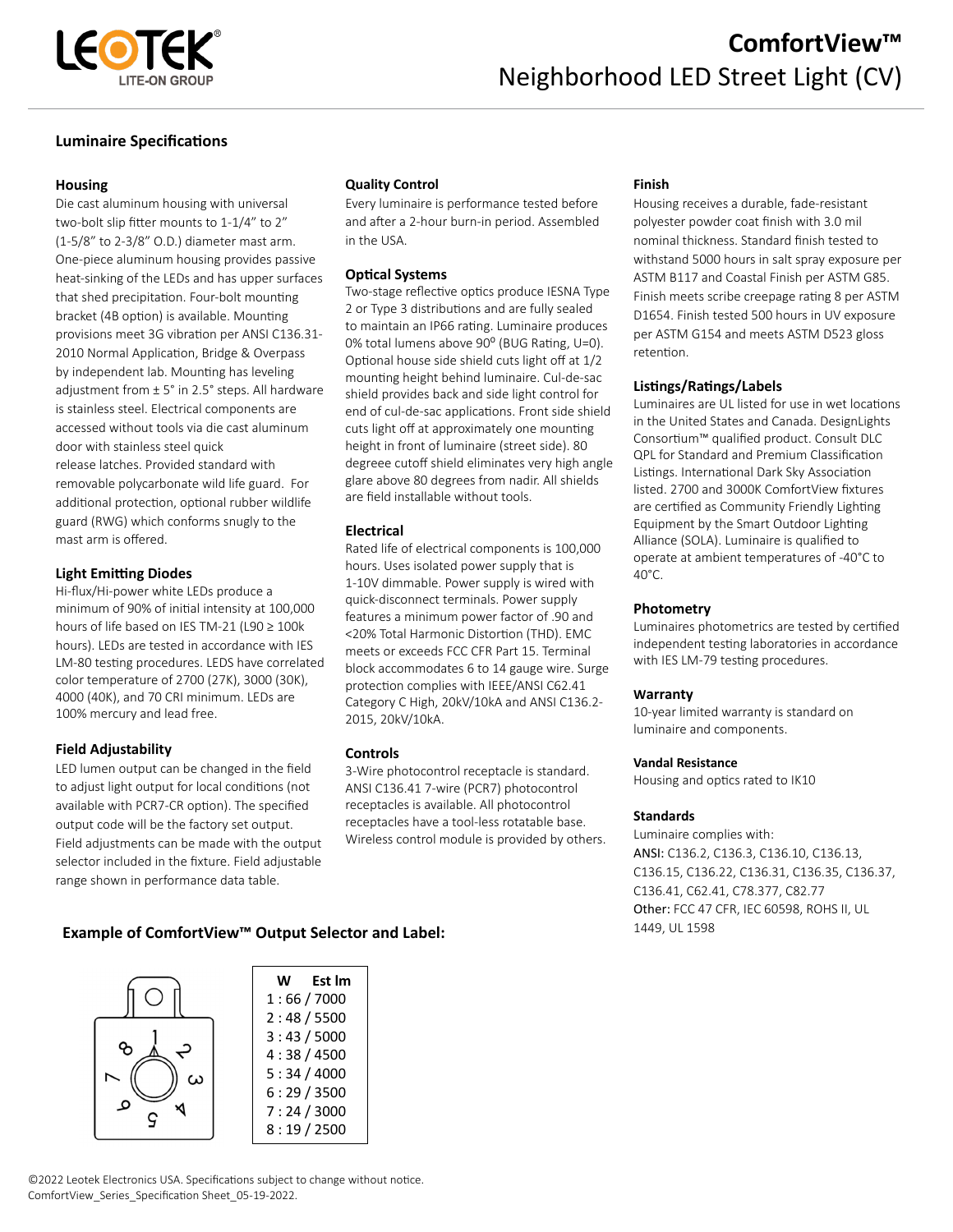

#### **Performance Data<sup>1</sup>**

All data nominal. IES files for all CCTs available at leotek.com.

| <b>Product</b> | Color<br><b>Temperature</b><br>(CCT) | <b>Output Code</b> | <b>Drive</b><br>Current (mA) | System<br>Wattage (W) | <b>Delivered</b><br>Lumens (Lm) <sup>2</sup> | <b>Efficacy</b><br>(Lm/W) | <b>Field Adjustable</b><br><b>Output Range</b> |
|----------------|--------------------------------------|--------------------|------------------------------|-----------------------|----------------------------------------------|---------------------------|------------------------------------------------|
|                |                                      | 025                | 190                          | 19                    | 2242                                         | 118                       |                                                |
|                |                                      | 030                | 250                          | 24                    | 2892                                         | 120                       |                                                |
|                |                                      | 035                | 300                          | 29                    | 3463                                         | 119                       |                                                |
|                |                                      | 040                | 350                          | 34                    | 4163                                         | 122                       |                                                |
|                | 2700K (27K)                          | 045                | 400                          | 38                    | 4535                                         | 119                       |                                                |
|                |                                      | 050                | 460                          | 43                    | 4998                                         | 116                       |                                                |
|                |                                      | 055                | 520                          | 48                    | 5479                                         | 114                       |                                                |
|                |                                      | 070                | 700                          | 66                    | 7220                                         | 110                       |                                                |
|                |                                      | 025                | 190                          | 19                    | 2412                                         | 127                       |                                                |
|                |                                      | 030                | 250                          | 24                    | 3073                                         | 128                       |                                                |
|                |                                      | 035                | 300                          | 29                    | 3676                                         | 127                       |                                                |
| $CV1-H$        | 3000K (30K)                          | 045                | 350                          | 35                    | 4423                                         | 128                       |                                                |
|                |                                      | 050                | 400                          | 38                    | 4777                                         | 126                       |                                                |
|                |                                      | 055                | 460                          | 45                    | 5561                                         | 124                       |                                                |
|                |                                      | 060                | 520                          | 49                    | 5800                                         | 118                       |                                                |
|                |                                      | 075                | 700                          | 67                    | 7722                                         | 115                       |                                                |
|                |                                      | 025                | 190                          | 19                    | 2675                                         | 139                       |                                                |
|                |                                      | 035                | 250                          | 24                    | 3294                                         | 137                       |                                                |
|                |                                      | 040                | 300                          | 29                    | 3930                                         | 136                       |                                                |
|                |                                      | 045                | 350                          | 34                    | 4561<br>134                                  |                           |                                                |
|                | 4000K (40K)                          | 050                | 400                          | 38                    | 5059                                         | 133                       |                                                |
|                |                                      | 055                | 460<br>43<br>5594            | 130                   |                                              |                           |                                                |
|                |                                      | 060                | 520                          | 48                    | 6147                                         | 128                       |                                                |
|                |                                      | 080                | 700                          | 67                    | 8227                                         | 123                       |                                                |

Notes:

1 Data shown above is for type 2 optic. For type 3 optic, consult IES files for specific data at Leotek.com

2 Nominal lumens. Normal tolerance ± 10% due to factors including LED bin variance, and ambient temperatures.